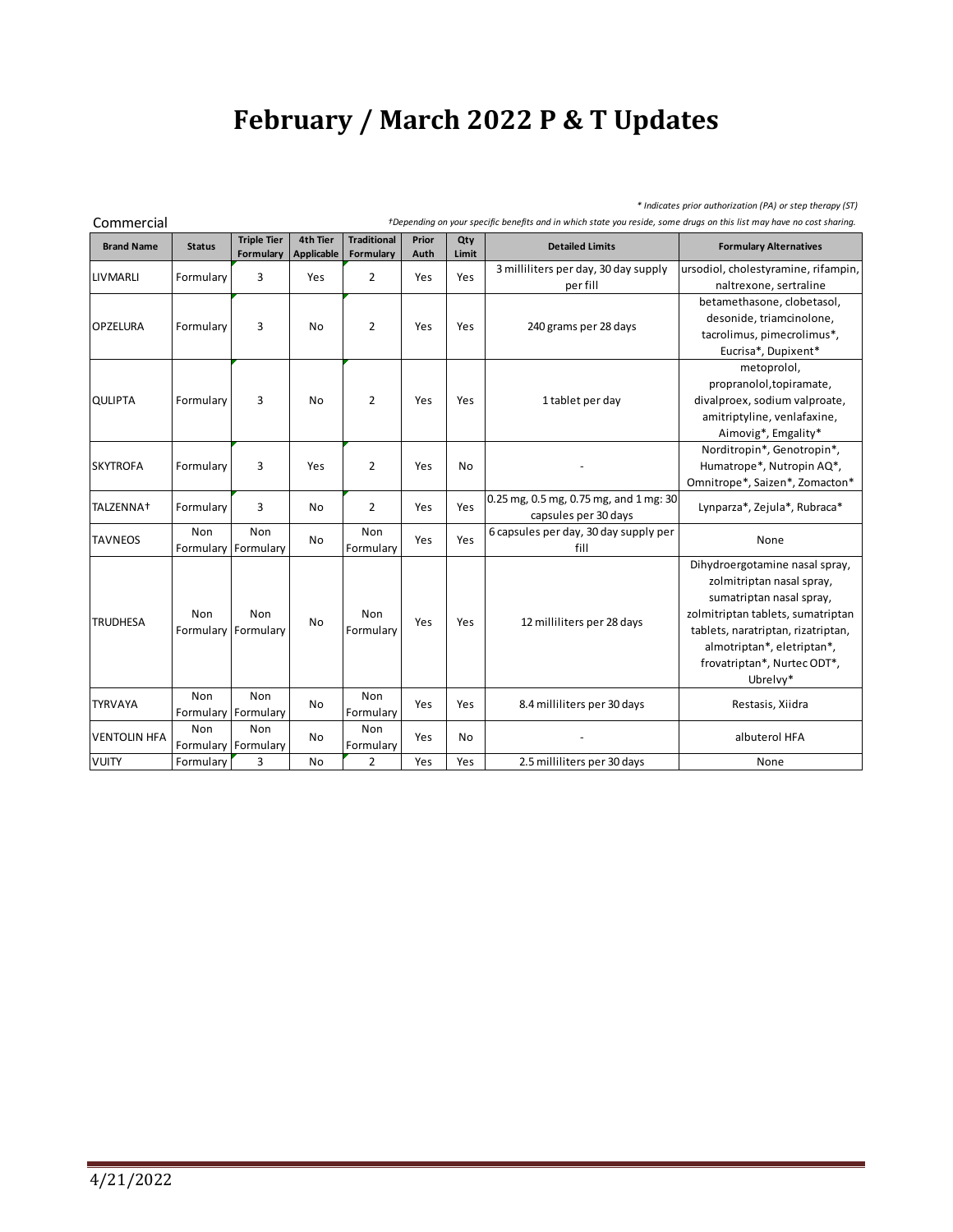CHIP *\* Indicates prior authorization (PA) or step therapy (ST)*

| <b>Brand Name</b>   | <b>Status</b>              | <b>Tier</b>                | Prior<br>Auth | Qty<br>Limit | <b>Detailed Limits</b>                                         | <b>Formulary Alternatives</b>                                                                                                                                                                                                         |
|---------------------|----------------------------|----------------------------|---------------|--------------|----------------------------------------------------------------|---------------------------------------------------------------------------------------------------------------------------------------------------------------------------------------------------------------------------------------|
| <b>LIVMARLI</b>     | Formulary                  | 2                          | Yes           | Yes          | 3 milliliters per day, 30 day<br>supply per fill               | ursodiol, cholestyramine, rifampin,<br>naltrexone, sertraline                                                                                                                                                                         |
| <b>OPZELURA</b>     | Formulary                  | $\overline{2}$             | Yes           | Yes          | 240 grams per 28 days                                          | betamethasone, clobetasol, desonide,<br>triamcinolone, tacrolimus,<br>pimecrolimus*, Eucrisa*, Dupixent*                                                                                                                              |
| <b>QULIPTA</b>      | Formulary                  | $\overline{2}$             | Yes           | Yes          | 1 tablet per day                                               | metoprolol, propranolol, topiramate,<br>divalproex, sodium valproate,<br>amitriptyline, venlafaxine, Aimovig*,<br>Emgality*                                                                                                           |
| <b>SKYTROFA</b>     | Formulary                  | $\overline{2}$             | Yes           | No           |                                                                | Norditropin*, Genotropin*,<br>Humatrope*, Nutropin AQ*,<br>Omnitrope*, Saizen*, Zomacton*                                                                                                                                             |
| <b>TALZENNA</b>     | Formulary                  | $\overline{2}$             | Yes           | Yes          | 0.25 mg, 0.5 mg, 0.75 mg, and 1<br>mg: 30 capsules per 30 days | Lynparza*, Zejula*, Rubraca*                                                                                                                                                                                                          |
| <b>TAVNEOS</b>      | Non                        | Non<br>Formulary Formulary | Yes           | Yes          | 6 capsules per day, 30 day<br>supply per fill                  | None                                                                                                                                                                                                                                  |
| <b>TRUDHESA</b>     | Non<br>Formulary Formulary | Non                        | Yes           | Yes          | 12 milliliters per 28 days                                     | Dihydroergotamine nasal spray,<br>zolmitriptan nasal spray, sumatriptan<br>nasal spray, zolmitriptan tablets,<br>sumatriptan tablets, naratriptan,<br>rizatriptan, almotriptan*, eletriptan*,<br>frovatriptan*, Nurtec ODT*, Ubrelvy* |
| <b>TYRVAYA</b>      | Non                        | Non<br>Formulary Formulary | Yes           | Yes          | 8.4 milliliters per 30 days                                    | Restasis, Xiidra                                                                                                                                                                                                                      |
| <b>VENTOLIN HFA</b> | Non                        | Non<br>Formulary Formulary | Yes           | <b>No</b>    |                                                                | albuterol HFA                                                                                                                                                                                                                         |
| VUITY               | Formulary                  | $\overline{2}$             | Yes           | Yes          | 2.5 milliliters per 30 days                                    | None                                                                                                                                                                                                                                  |

GHP Family *GHP Family \* Indicates prior authorization (PA) or step therapy (ST)* 

and the state of the state of

| <b>Brand Name</b> | <b>Status</b>    | <b>GHP Family</b><br>Formulary<br><b>Tier</b> | <b>Prior Auth</b> | Qty<br>Limit | <b>Detailed Limits</b> | <b>Formulary Alternative(s)</b>   |
|-------------------|------------------|-----------------------------------------------|-------------------|--------------|------------------------|-----------------------------------|
| <b>LIVMARLI</b>   | Non<br>Formulary | <b>Non</b><br>Formulary                       | Yes               | No           |                        | Not applicable                    |
| ITAVNEOS          | Non<br>Formulary | <b>Non</b><br>Formulary                       | Yes               | Yes          | 6 capsules per day     | per Statewide Preferred Drug List |
| <b>VUITY</b>      | Non<br>Formulary | <b>Non</b><br>Formulary                       | Yes               | No           |                        | Not applicable                    |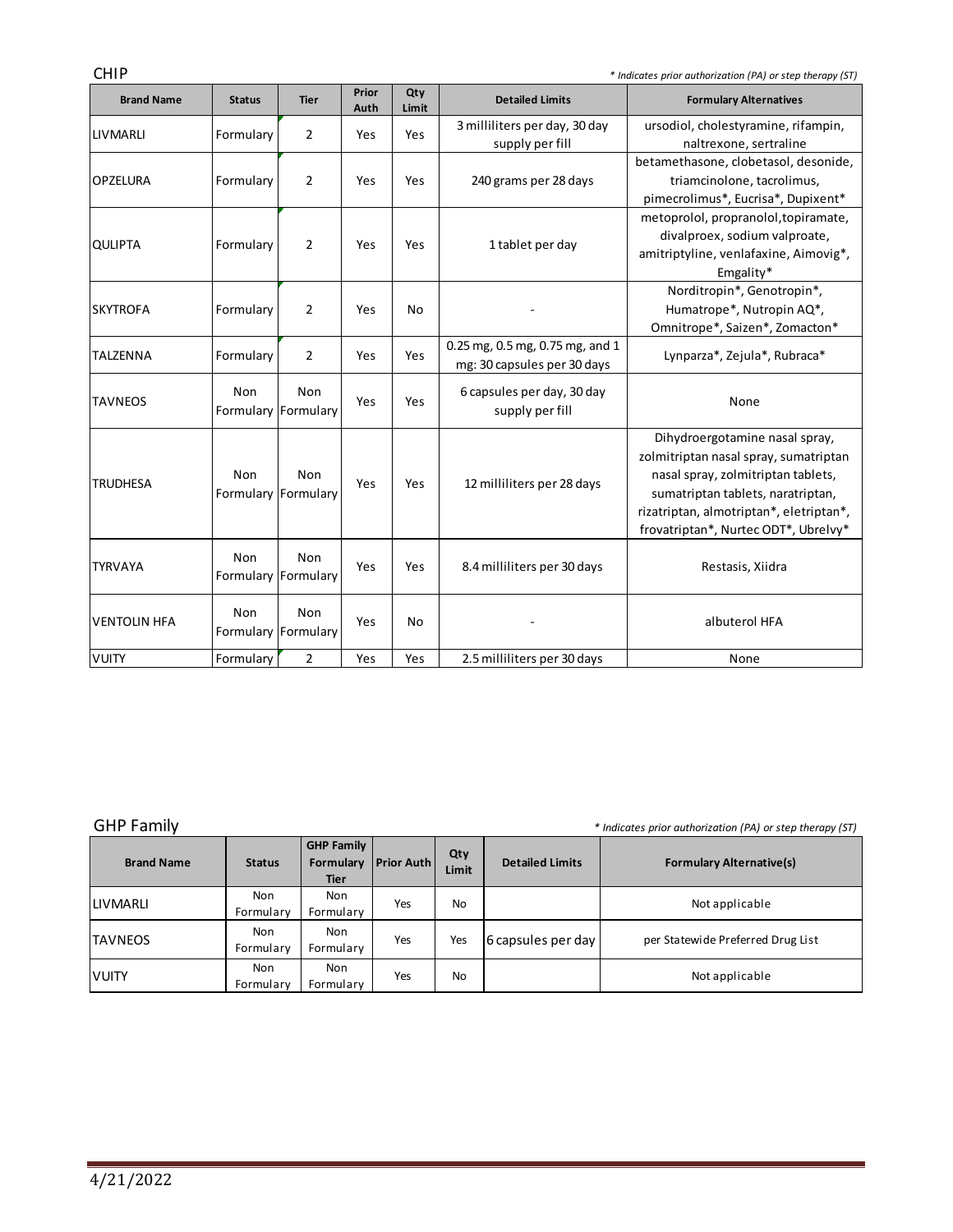*\* Indicates prior authorization (PA) or step therapy (ST)*

<u> 1989 - Jan Barnett, fransk politiker (</u>

| <b>Brand Name</b> | <b>Status</b>    | \$0 Deductible<br>Formulary   | <b>Standard</b><br>Formulary | Prior<br>Auth | Qty<br>Limit | <b>Detailed Limits</b> | <b>Formulary Alternative(s)</b>                                                                                                                                                                                                                                                            |
|-------------------|------------------|-------------------------------|------------------------------|---------------|--------------|------------------------|--------------------------------------------------------------------------------------------------------------------------------------------------------------------------------------------------------------------------------------------------------------------------------------------|
| APRETUDE          | Formulary        | Specialty                     | 25%<br>coinsurance           | No            | Yes          | 3 mL/28 days           |                                                                                                                                                                                                                                                                                            |
| <b>KIMMTRAK</b>   | Formulary        | Specialty                     | 25%<br>coinsurance           | Yes           | No           |                        |                                                                                                                                                                                                                                                                                            |
| <b>LEQVIO</b>     | Formulary        | Specialty                     | 25%<br>coinsurance           | Yes           | Yes          | 1.5 mL/84 days         | Praluent*, Repatha*, atorvastatin,<br>rosuvastatin, simvastatin,<br>ezetimibe, ezetimibe/simvastatin,<br>colesevelam, cholestyramine,<br>colestipol                                                                                                                                        |
| LIVMARLI          | Formulary        | Specialty                     | 25%<br>coinsurance           | Yes           | Yes          | 3 mL/day               | ursodiol, cholestyramine,<br>rifampin, naltrexone, sertraline                                                                                                                                                                                                                              |
| <b>OPZELURA</b>   | Formulary        | Specialty                     | 25%<br>coinsurance           | Yes           | Yes          | 240 grams/28 days      | tacrolimus ointment, Eucrisa*,<br>Dupixent*, fluocinolone,<br>hydrocortisone, alclometasone,<br>desonide, betamethasone<br>valerate, triamcinolone,<br>fluticasone, desoximetasone,<br>mometasone, fluocinonide,<br>amcinonide, betamethasone<br>dipropironate, clobetasol,<br>halobetasol |
| <b>QULIPTA</b>    | Formulary        | <b>Brand Non</b><br>Preferred | 25%<br>coinsurance           | Yes           | Yes          | 1 tablet/day           | Aimovig*, Emgality*, Nurtec*,<br>metoprolol, propranolol, timolol,<br>atenolol, nadolol, topiramate,<br>divalproex, sodium valproate,<br>amitriptyline*, venlafaxine                                                                                                                       |
| <b>SKYTROFA</b>   | Non<br>Formulary |                               |                              | No            | No           |                        | Norditropin*                                                                                                                                                                                                                                                                               |
| <b>TAVNEOS</b>    | Formulary        | Specialty                     | 25%<br>coinsurance           | Yes           | Yes          | 6 capsules/day         | azathioprine, cyclophosphamide,<br>methotrexate, mycophenolate,<br>prednisone, Riabni*, Ruxience*,<br>Truxima*                                                                                                                                                                             |
| <b>TRUDHESA</b>   | Non<br>Formulary |                               |                              | No            | No           |                        | dihydroergotamine mesylate nasal<br>spray, sumatriptan nasal spray,<br>almotriptan tablets, naratriptan<br>tablets, rizatriptan tablets/oral<br>disintegrating tablets, sumatriptan<br>injection/tablets, zolmitriptan<br>tablets/oral disintegrating tablets                              |
| <b>TYRVAYA</b>    | Non<br>Formulary |                               |                              | No            | No           |                        | Xiidra, cyclosporine ophthalmic<br>emulsion, Restasis, Restasis<br>MultiDose                                                                                                                                                                                                               |
| <b>VUITY</b>      | Formulary        | <b>Brand Non</b><br>Preferred | 25%<br>coinsurance           | Yes           | Yes          | 2.5 mL/30 days         |                                                                                                                                                                                                                                                                                            |